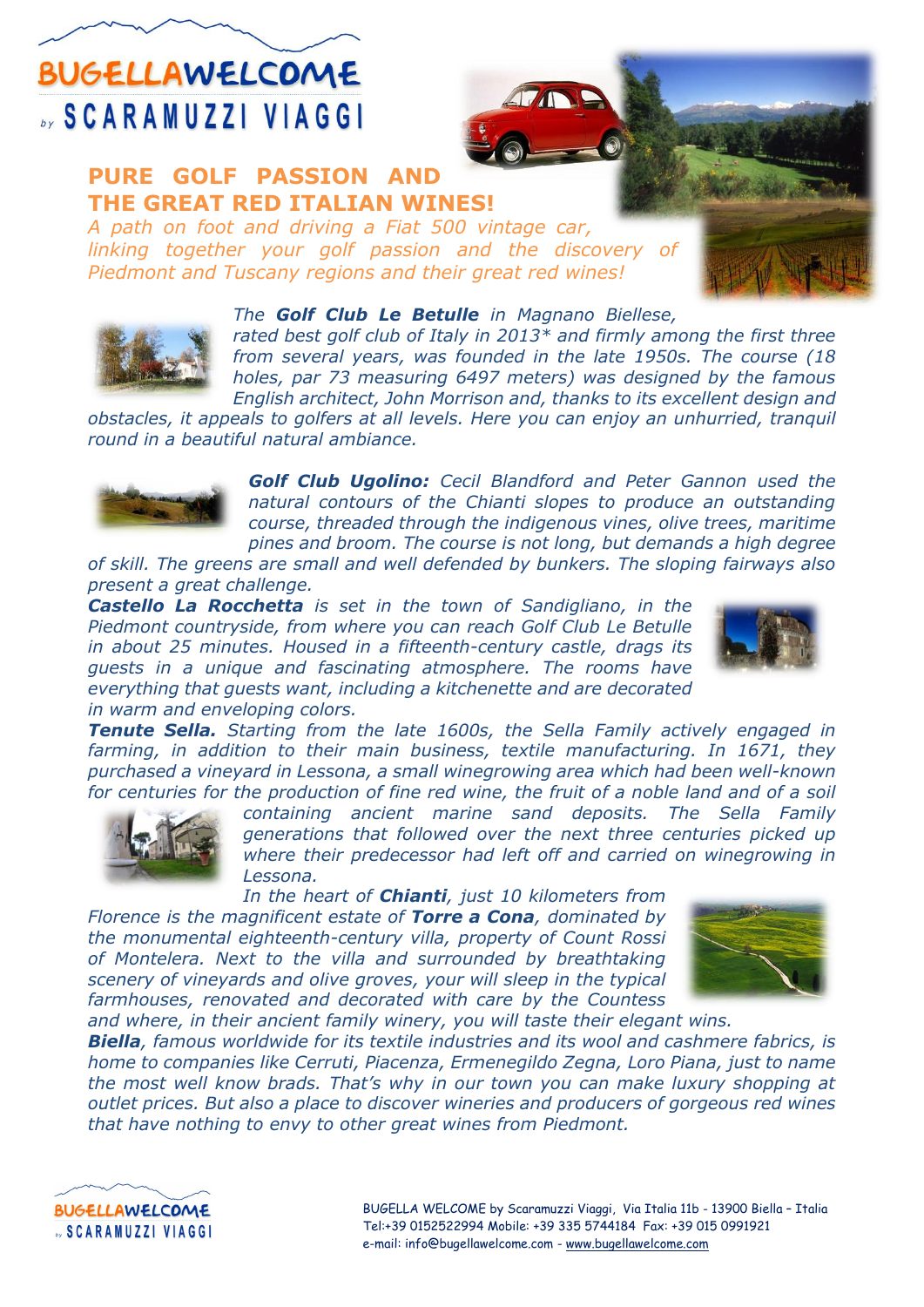## **BUGELLAWELCOME SCARAMUZZI VIAGGI**

*And finally Florence and the hills of Chianti places well known around the world but that you will visit in a different way, aboard vintage Fiat 500 cars, crossing the Chianti countryside and stopping to visit medieval villages and wineries, tasting their wines.*

#### **PROGRAM 6 NIGHTS/7 DAYS**

Day 1: arrival with your car and check in at Castello al Rocchetta or at Golf Hotel Le Betulle. Depending from your time arrival you can "taste" the golf course Le Betulle before a cocktail at the Club House. Dinner in Il Faggio restaurant, one of the best in Biella area. Return to the hotel and overnight stay.



**Day 2:** day fully dedicated to your passion on one of the most technical



and amazing 18 hols golf court in Italy. Lunch (not included) in the restaurant. Relax in the sauna before dinner in the restaurant inside the club house.

Return to the hotel for a well-earned overnight rest.

**Day 3:** another day entirely dedicated to your passion. Lunch (not included) at the restaurant overlooking the course. At 4

p.m. shopping at the shops/outlets of Biella area using the discounts as hotel guests, with your car or with a private car/minibus with driver (optional). Visit and tasting Tenute Sella wines before the transfer to Il Faggio for a

wonderful gourmet dinner. Return to the hotel and overnight stay.

**Day 4:** after breakfast transfer to Golf Club Ugolino in Impruneta, near Florence, with your car or with a private car/minibus with driver (optional). Along the way stop for lunch (not included) and shopping at Serravalle Design Outlet, the first and biggest in Italy, where you can find your favorite brands at interesting prices.



Arrival and check in in Tenuta Torre a Cona, visit of the winery and tasting their wines before dinner in a nearby restaurant. Back to the hotel and overnight stay.



**Day 5:** transfer with your car or with a private car/minibus with driver (optional) to Golf Club Ugolino. Full golf day and lunch (not included) in the club house restaurant. Return to the hotel and short transfer to Florence for a walk through its wonderful monuments, ending the day with a dinner at restaurant in the historic city center. Back to the hotel and overnight stay.

**Day 6:** after breakfast, fun and easy drive (you will drive, so remember your driving licence!) on board of vintage Fiat 500 cars, with a guide. You will discover the hills and wines of Chianti. Through the landscape, framed by vineyards and olive groves and